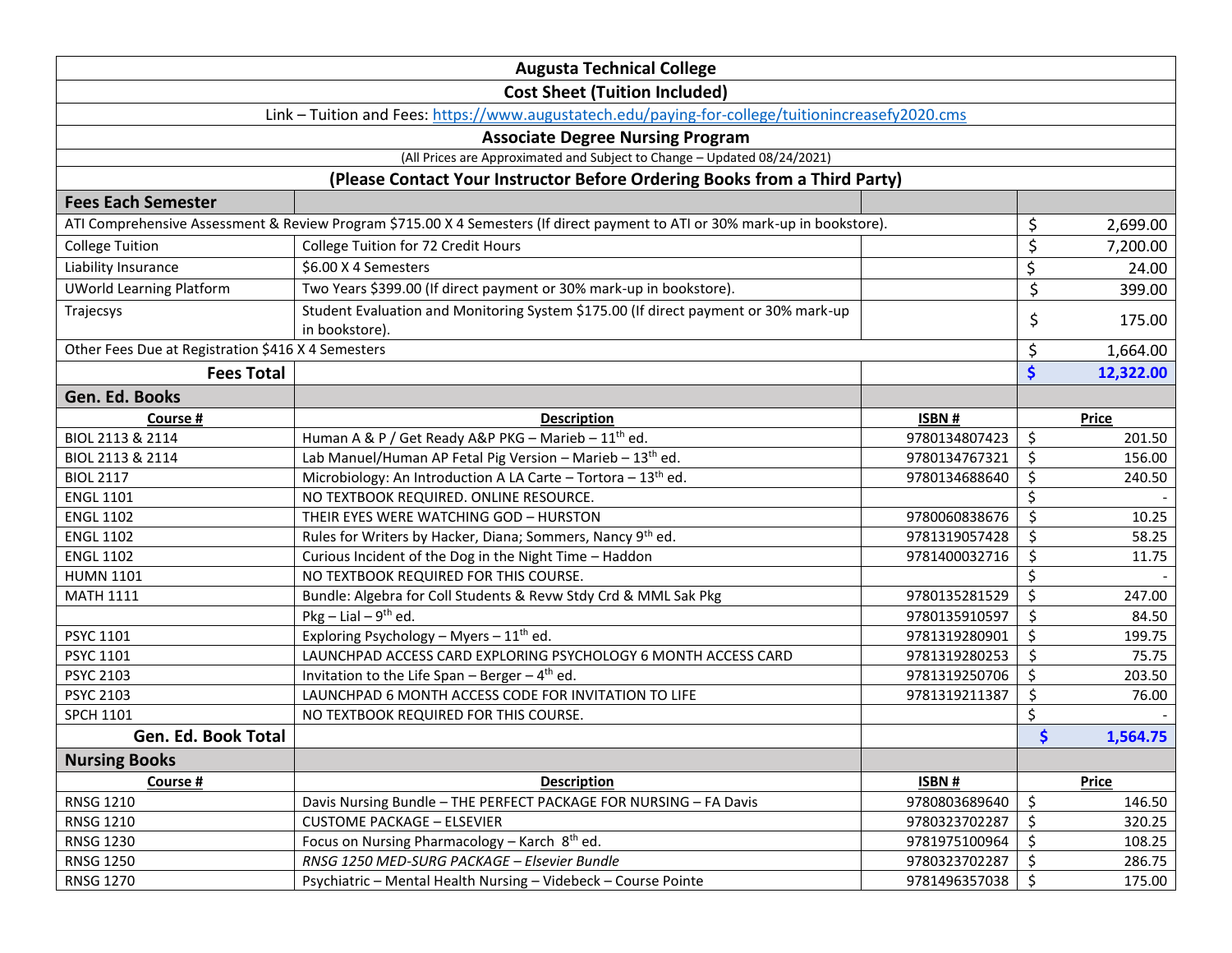| <b>RNSG 2270</b>             | (PKG) WONG'S ESSENTIALS OF PEDIATRIC NURSING - Hockenberry - 10 ed.   | 9780323705769 | \$ | 167.75   |
|------------------------------|-----------------------------------------------------------------------|---------------|----|----------|
| <b>RNSG 2250</b>             | ESSENTIALS OF NURSING LEADERSHIP & MANAGEMENT - Weiss - 7ed.          | 9780803636637 | \$ | 87.50    |
| <b>RNSG 2250</b>             | NCLEX - RN Strategies - Irwin                                         | 9781506208510 | Ŝ. | 27.50    |
| <b>RNSG 2250</b>             | SAUNDERS 2018-2019 STRATEGIES FOR TEST SUCCESS                        | 9780323479608 | Ś  | 38.50    |
| <b>RNSG 2250</b>             | PRIORITIES IN CRITICAL CARE NURSING - Urden - 8ed.                    | 9780323531999 | \$ | 112.50   |
| <b>RNSG 1210</b>             | APA PUBLICATION MANUAL 7th ed.                                        | 9780323113434 | \$ | 31.25    |
| <b>RNSG 2230</b>             | MATERNAL - NEWBORN CUSTOM PACKAGE - MURRY ET AL - 7 <sup>th</sup> ed. | 9780323707992 | \$ | 225.00   |
| <b>Nursing Book Total</b>    |                                                                       |               | \$ | 1,726.75 |
| <b>Health Requirements</b>   | Prices are from Urgent MD at 2011 Walton Way                          |               |    |          |
| <b>Physical Exam</b>         | (Required Annually)                                                   |               | \$ | 40.00    |
| <b>PPD</b>                   | 2-step required upon admission then 1-step required annually          |               | \$ | 17.00    |
| <b>MMR</b> Titer             |                                                                       |               | \$ | 125.00   |
| <b>MMR Vaccine</b>           |                                                                       |               | \$ | 42.00    |
| Varicella Titer              |                                                                       |               | \$ | 50.00    |
| Varicella Vaccine            |                                                                       |               | \$ | 66.50    |
| Tdap                         |                                                                       |               | \$ | 100.00   |
| <b>Hepatitis Series</b>      |                                                                       |               | \$ | 40.00    |
| <b>Hepatitis Titer</b>       |                                                                       |               | \$ | 35.00    |
| Background Check/Drug Screen | (Required Annually - PreCheck)                                        |               | \$ | 95.00    |
| <b>BLS Certification</b>     | <b>BLS Certification - American Heart</b>                             |               | Ś  | 10.00    |
| COVID-19 Test                | (Required Annually)                                                   |               | \$ | 110.00   |
| <b>Health Req. Total</b>     |                                                                       |               | \$ | 730.50   |
| <b>Tools &amp; Equipment</b> |                                                                       |               |    |          |
|                              | Uniform Top (Recommended 2)                                           | \$18.50       | \$ | 37.00    |
|                              | Uniform Pants (Recommended 2)                                         | \$21.00       | \$ | 42.00    |
|                              | Lab Coat (1)                                                          |               | \$ | 15.00    |
|                              | Name Tags (2)                                                         | \$10.00       | \$ | 20.00    |
| $\overline{\mathbf{C}}$      | Shoes                                                                 |               |    | 60.00    |
|                              | White Augusta Tech Polo Shirt (2)                                     | \$18.00       | \$ | 36.00    |
| $\overline{\phantom{0}}$     | Wristwatch with second hand                                           |               | \$ | 29.99    |
|                              | Uniform Patches (4)                                                   | \$3.25        | \$ | 13.00    |
| U<br>NS                      | Hose or White Socks (3)                                               |               | \$ | 10.00    |
|                              | Stethoscope                                                           |               | \$ | 49.00    |
| $\propto$                    | Scissors                                                              |               | Ş  | 5.99     |
|                              | Pen Light                                                             |               | \$ | 9.99     |
|                              | Nursing Pen                                                           |               | \$ | 49.00    |
|                              | <b>BP Cuff</b>                                                        |               | \$ | 29.99    |
| <b>Tools/Equip Total</b>     |                                                                       |               | \$ | 406.96   |
| <b>Licensure Exam Fees</b>   |                                                                       |               |    |          |
|                              | State board exam and application fee                                  |               | \$ | 292.75   |